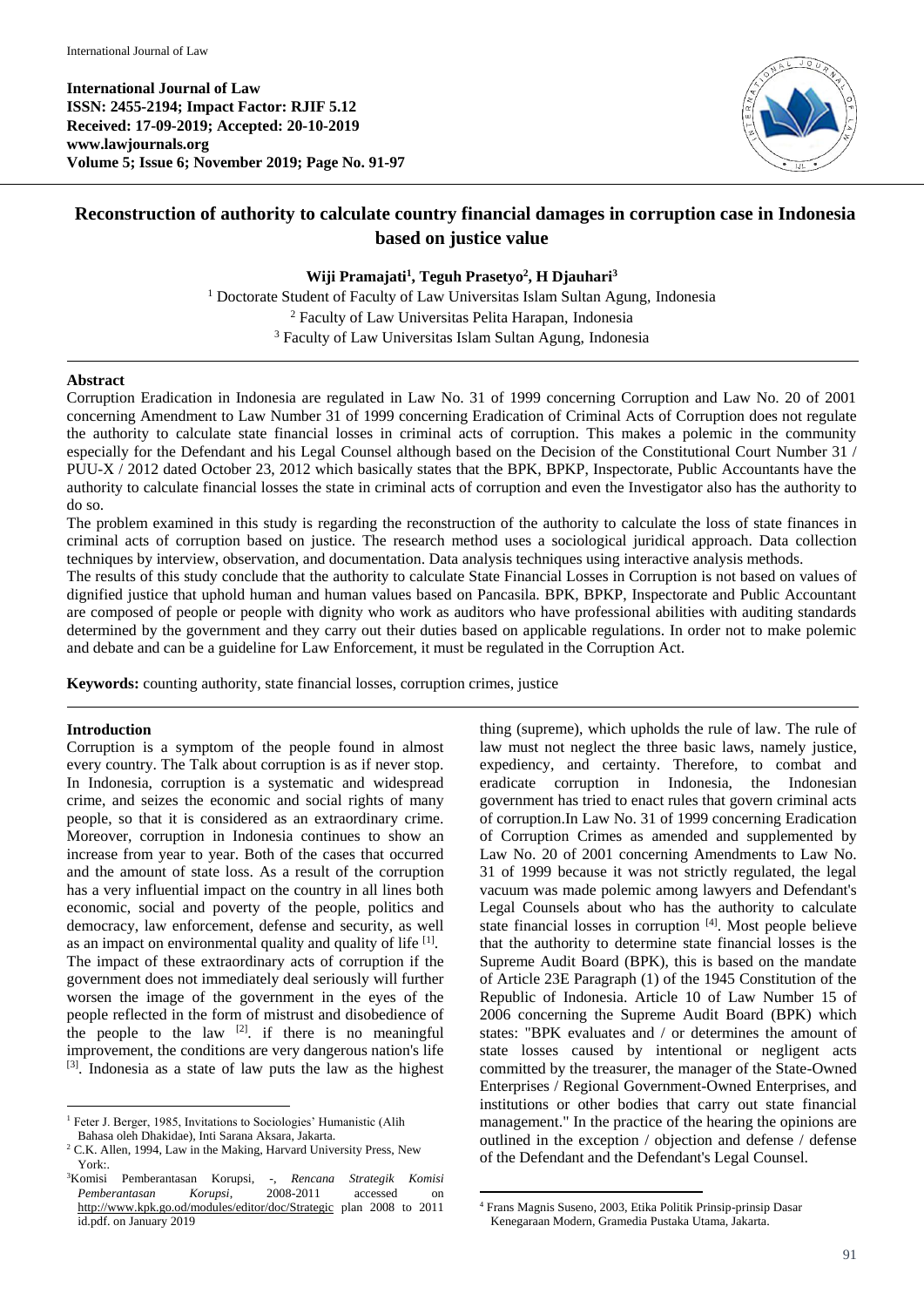The debate / polemic about the authority to calculate state financial losses calculated by agencies other than the State Audit Agency (BPK) and even brought to the Constitutional Court friendly to conduct a material test (judicial review). In Decision of the Constitutional Court (MK) Number 31 / PUU-X / 2012 dated October 23, 2012, which in one of its considerations stated as follows: "KPK can not only coordinate with BPKP and BPK in the framework of proving a criminal act of corruption, but can also coordinate with other agencies, can even prove themselves outside the findings of the BPKP and BPK, for example by inviting experts or by asking for material from the inspectorate general or a body that has the same function from each government agency, even from other parties (including companies), which can demonstrate material truth in the calculation of state financial losses and / or can prove the case being handled ". However, despite the decision of the Constitutional Court, in judicial practice it is still often debated as to who is authorized to calculate financial losses. Country, where most investigators are good investigators those from the police and investigators who come from the prosecutor's office, use an audit of the calculation of state losses from the Regional Inspectorate, or the Financial and Development Supervisory Agency (BPKP), even by the Public Accountant, but very rarely use audits from the Supreme Audit Agency (BPK).

Based on the description above, the writer wants to do a research on who is authorized to carry out the calculation of state financial losses in corruption based on justice, which in the end can be used as a basis / guidance for all parties, both law enforcement and those suspected of committing corruption, which is set forth and stipulated explicitly in a statutory regulation, based on the problem mentioned above, the writer is interested in researching about this and formulate a main problem that will be discussed in this article and that is how to reconstruct the authority to calculate losses of state finances in Corruption Case based on Justice Value.

## **Method of Research**

The research paradigm carried out in this article is constructivism. Constructivism paradigm is a paradigm that tries to see that the truth of a legal reality is relative, applies according to specific contexts that are considered relevant by social actors. Legal reality is a diverse plurality of reality, based on individual social experience because it is a mental construction of humans, so the research conducted emphasizes empathy and dialectical interaction between researchers and those investigated to reconstruct legal reality through qualitative methods. It is hoped that with this paradigm model later, a study of the authorized construction to calculate and determine State financial losses in corruption which has not been regulated in Law Number 31 of 1999 concerning Eradication of Corruption can be viewed from a variety of perspectives in a comprehensive manner, especially in relation to values of justice. The type of analytical descriptive research with a research approach is sociological juridical. Sources of data in this study are: Primary data and secondary data. Data collection techniques that will be carried out with literature studies, observations and interviews. In order to realize the results of the research in accordance with the expected objectives, then in analyzing the data, this study uses descriptive qualitative analysis. This descriptive qualitative data analysis method is

useful for describing theories that have been built from data that have been obtained in the field, by means of the initial stage of the researcher doing exploration, then conducting in-depth data collection from observation to presentation of data provided in this article [5].

### **Research Result and Discussion**

Calculation of State Financial Losses in Practice in Courts. In practice, institutions that are often involved by law enforcement agencies in calculating state losses are the Supreme Audit Board (BPK) and the Financial and Development Supervisory Agency (BPKP) and the Inspectorate. However outside the institutions, the counting of state lossess in the acts of criminal corruption can also be carried out by an Public Accountant and even The Prosecutors' Office and the Court can carry out their own calculations of state financial losses.

Investigator as enforcers of law are at the vanguard of the first / beginning to prove the existence of the alleged acts of criminal corruption [6] , they count the state financial losses based on:

- 1. Law No. 31 Year 1999 on Eradication Act Criminal Corruption.
- 2. Decision of the Constitutional Court (MK) Number 31 / PUU-X / 2012 dated October 23, 2012.
- 3. Letter Circular No. 4 Year 2016 on Application of Formulation Results Meetings Plenary Room Supreme Court Year 2016, dated the date of 9 December 2016 As the Guidelines Implementation Task For the Court.

Based on the provision above, the investigator as enforcers of law as the front guard conduct an investigation on the alleged acts of criminal corruption in proving the elements of "detrimental to the financial state" using the calculation / audit provided by the Board of State Finance Audit (CPCs), or the Agency for the Supervision of Financial and Development (BPK), or Inspectorate, or even public accountant, or even Investigators can perform the calculation themselves. But the fact that in the case of acts of criminal corruption were submitted to the Court investigators do not ever do the counting losses finance the state itself. Based on information from investigators either of Police<sup>[7]</sup>, Prosecutor<sup>[8]</sup> or even investigator from the corruption eradication commission [9] .

To prove the elements of "detrimental to the financial state" investigators have not been doing the calculation of damages finance the state itself. In doing the calculation of loss of financial state investigators always ask for help to one of the agency that is authorized to perform audits both to the Board of State Finance Audit (CPCs), or the Agency for the Supervision of Financial and Development (BPK), or Inspectorate, or even public Accountant.

1

<sup>5</sup> Esmi Warassih, Tanpa Tahun, *Metode Penelitian Hukum,* Yayasan Dewi Sartika, Semarang, p 162.

<sup>6</sup> Wahyu Widodo, Sapto Budoyo, Toebagus Galang,2018, The Role of Law Politics on Creating Good Governance and Clean Governance for a Free-Corruption Indonesia in 2030, The Social Sciences, Year 2018, Volume: 13, Issue: 8, Page No.: 1307-1311, DOI: 10.36478/sscience.2018.1307.1311.

<sup>7</sup> Interview With *Fadli, SH., SIK., MSi,* Penyidik pada Dirreskrimsus Polda Jawa Tengah, 10 June 2019.

<sup>8</sup> Interview With *Teguh Ariawan, SH,* Penyidik pada Kejaksaan Tinggi Jawa Tengah, 19 June 2019

<sup>9</sup> Interview With *Syaifudin Arif,* Penyidik Komisi Pemberantasan Tindak Pidana Korupsi, 20 May 2019.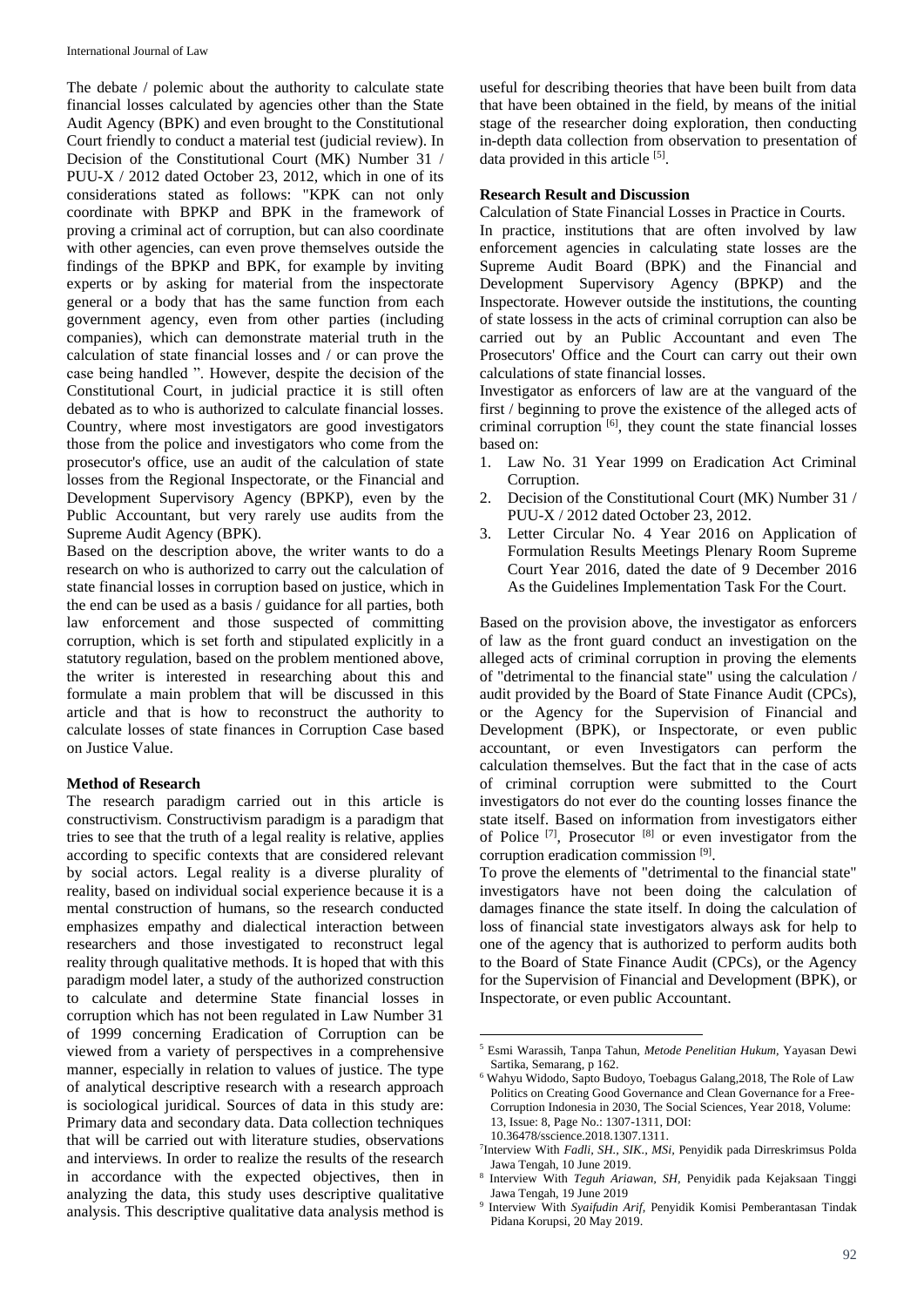Investigators from the Police and the Prosecutor's are more often asked for assistance to the Agency for the Supervision of Financial and Development (BPK), although ever also asked for assistance to the Board Audit Finance (BPK), Inspectorate, or Public Accountant to calculate the losses financial state. While for investigators are derived from the Commission Eradication Act Criminal Corruption (KPK) more frequently asking for assistance to the Board Audit Finance (BPK) to calculate the loss of financial state.

With so each investigator to prove the offense of criminal corruption against elements of " harming the financial state" using agencies that different, namely Board Audit Finance (CPCs), or the Agency for the Supervision of Financial and Development (BPK), Inspectorate, or Public Accountant, even investigators can calculate their own state financial losses. To find out more about about the authority of the agency BPK, BPK, the Inspectorate and the Accountant Public.

#### **1. The Authority to Calculate State Financial Losses in Corruption Cases that still Does Not Reflect Justice.**

As explained above, the authority to calculate state financial losses in practice can be carried out by various agencies, namely the Supreme Audit Board (BPK), the Financial and Development Supervisory Agency (BPKP), Inspectorate (Inspectorate General, Provincial and Regency / City), and Public Accountants. This is based on the Decision of the Constitutional Court (MK) Number 31 / PUU-X / 2012 and Circular Letter Number 4 of 2016 concerning the Application of the Formulation of the Plenary Meeting Results of the Supreme Court of 2016. This has caused a lot of debate among legal experts, especially advocates who accompanied the Defendant in a corruption case. this is caused by many corruption cases in the trial where the audit results of the Supreme Audit Agency (BPK) differ from the audit results of the Financial and Development Supervisory Agency (BPKP), as well as the Inspectorate and Public Accountant. One states there is a state loss, one or the other does not <sup>[10]</sup>. "This is reinforced by the opinion of the Head of the Law and Public Relations Bureau MA Ridwan Mansyur who states that the BPK, BPKP, Inspectorate and Public Accountants have different scope of duties. Altough not frequently, the calculation of BPK is different from the calculation of BPKP, the same also happened to Inspectorate and Public Accountant.

The debate over who has the authority in calculating state losses has begun to be much questioned, especially in relation to handling corruption cases. The Legal Advisers are of the view that the BPK is authorized to determine the state financal losses as stipulated in Article 10 of Law Number 15 Year 2006 concerning the Supreme Audit Board (BPK) which states: "The BPK evaluates and / or determines the amount of state losses caused by deliberate or negligent acts committed by the treasurer, the manager of a State-Owned Enterprise / Regional Government-Owned Enterprise, and other institutions or entities that conduct the management of state finances "<sup>[11]</sup>.

Based on the regulation, despite the Constitutional Court Decision Number 31 / PUU-X / 2012 and Circular Letter Number 4 of 2016 concerning the Enactment of the Formulation of the 2016 Supreme Court Chamber Plenary Meeting Results which gave the authority of other Agencies to calculate state losses in acts of corruption other than BPK, but did not dampen the polemic and the debate. Legal experts, especially Advocates, are of the view that only the Supreme Audit Board (BPK) has the authority to calculate the state's financial losses in corruption. While other agencies besides the BPK do not have the authority to do so or are inconstitutionally unable.

In addition, the fact that the calculation of state financial losses in corruption was different results so that they are of the opinion not to provide injustice for the Defendant. This can be seen that in one case of corruption that has been audited from different agencies that produce different calculations of state financial losses, for example Corruption Crime Case Number: 6 / Pid.Sus-TPK / 2018 / PN Smg. Conducted an audit / calculation by:

## **a. Public Accountant.**

In this case based on the statement of Rina Arifati, Se., M.Sc., Akt binti Asmawi, Auditors at the Public Accounting Firm Darsono and Budi Cahyo Santoso who have conducted audits of PD. Bhumi Phala Wisata in 2016 on the company's internal report, to be adjusted to the applicable financial accounting standards, explained that based on the audit results contained in a Letter from the Public Accounting Firm Darsono & Budi Cahyo Santoso Number: 054 / KAP-DB / ML / IV / 2017 April 20, 2017, regarding the Management Letter there is still debt from PD. Bhumi Phala Wisata of Temanggung Regency to Pikatan Tour & Travel of Rp. 662,950,942, - (six hundred sixty two million Nine hundred fifty thousand Nine hundred forty two rupiahs) [12].

## **b. Regional Inspectorate.**

Based on information from Dwi Arief Setiawan. S. Sos., M.Sc, and Wedya Ardhini, SE., Positioned as Young Auditor at the Temanggung Regency Inspectorate who has done the State Losses Calculation in the alleged corruption case at the request of the Temanggung District Prosecutor's Office, based on the audit results set forth in the Audit Report from the Temanggung Regency Inspectorate Number: 700/900 / 010.PKN / 2017 November 24, 2017 there is a loss of state finances with a value of at least Rp. 467,486,210.00 (four hundred sixty seven million four hundred eighty-six thousand two hundred and ten rupiah) [13] .

Based on the reasons mentioned above, the experts of law in particular Advocat believes that the various institutions that determine or calculate the loss of financial state makes not the certainty of law and lack of justice for the public. Besides the purpose of law to provide peace of society becomes not achieved because there will always be a polemic and debate, as proposed by Prof. Van Apeldoorn in the book are titled *" Inleiding tot de studie van het nedelandse recht "* which states that the purpose of law is to regulate social life of man is peaceful. The law requires peace. This is in line to Prof. Subekti, SH. Who Argued that "justice that comes from God the almighty One, will be but

 $\overline{a}$ <sup>10</sup> Interview With Dwi Nuryanto, S.H., dan Ani Widayati, S.H*.*Advokat / Penasehat Hukum perkara Tindak Pidana Korupsi Semarang, dan 16 Oktober 2018.

 $^{11}$  Ganjong, 2007, Pemerintahan Daerah Kajian Politik dan Hukum, Ghalia Indonesia, Bogor.

 $\overline{a}$ <sup>12</sup>Interview With Rina Arifati, Se., M.Si., Akt Auditor di Kantor Akuntan Publik Darsono dan Budi Cahyo Santoso, 13 Pebruari 2018.

<sup>&</sup>lt;sup>13</sup>Interview With Dwi Arief Setiawan. S.Sos., M.Si, danWedya Ardhini, SE., Auditor Muda pada Inspektorat Kabupaten Temanggung, 13 Pebruari 2013.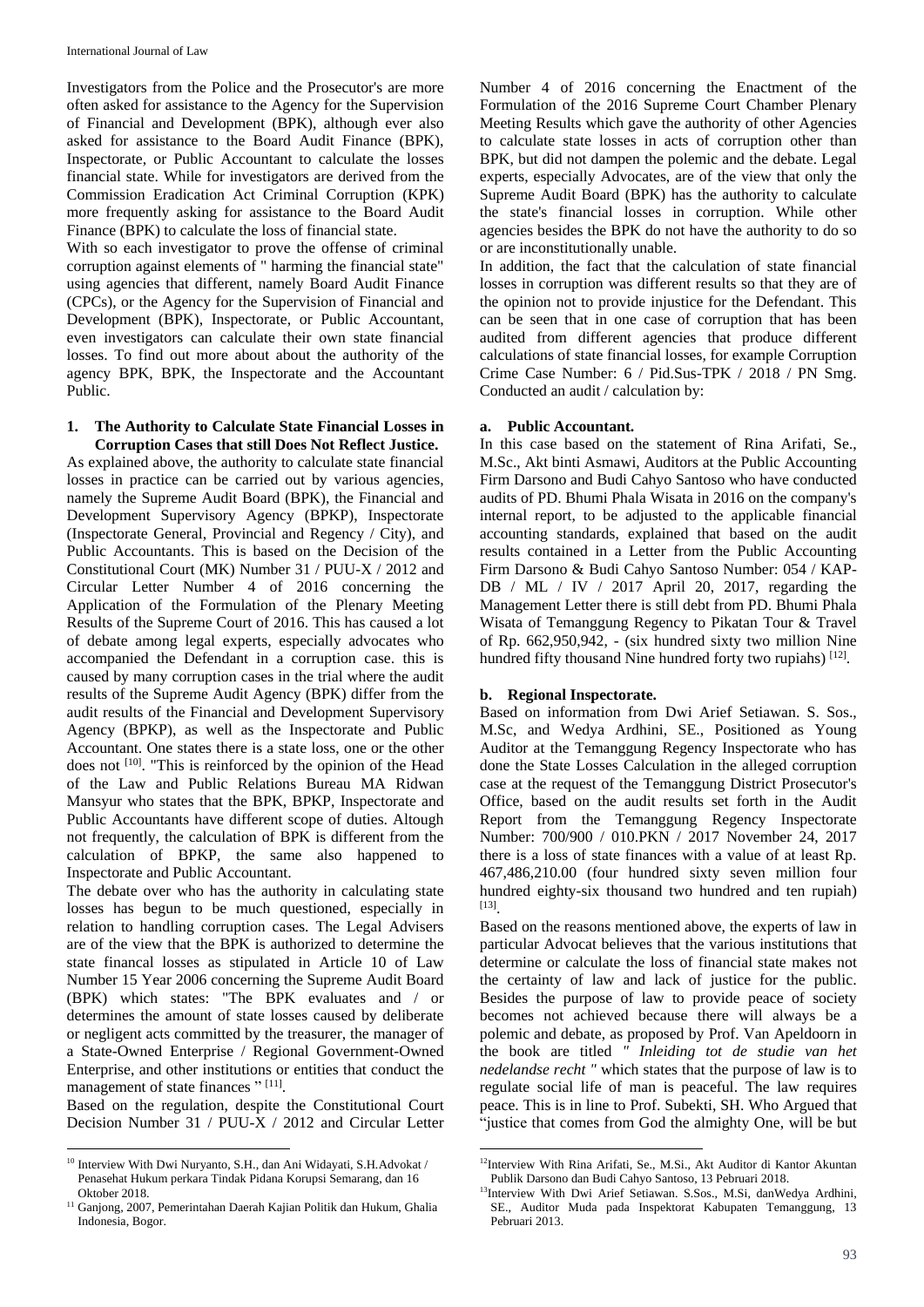the man who has the intellect, skill or ability to palpate and feel the state of the so-called fair)."

Legal positive is a series of principles and rules of law that apply when this, the form of verbal or written that the enforceability of the law are binding in particular and the general are enforced by the institution of judicial or government who live in a country *(ius constitution).*

Tying in general are the rules hold that the law which applies a commonly, namely regulation legislation. Who referred to the law is all the rules of writing are made by the government or agency state or any official who is authorized and are binding in general. Indonesia is a great country who has a lot of people with various idea and it established a regulatory law that is applicable and binding manner for the entire population of Indonesia, by reason that the existence of regulatory legislation is very important because as a unifying standard in the life of nation and state that order and security can be realized.

Regulation of the legislation that applies in Indonesia arranged by Law Act No. 12 Year 2011, which set about Resources Law and Rules of Order Rule Legislation, which refers to the principle of '*lex Superiori derogat legi inferiori*'. This means that the laws that exist in the above can ignore or override laws that position there at the bottom. Laws positive that apply when these are applied in Combating Acts of Criminal Corruption is the Law - Law Number 31 Year 1999 on Eradication Act Criminal Corruption, as has been in change and coupled with the Law - Law Number 20 Year 2001 concerning Amendment Above the Law No. 31 Year 1999 about Eradication Act criminal Corruption and regulations other that relates to the offense of criminal corruption.

### **1. Kewenangan Menghitung kerugian Keuangan negara dalam perkara tindak pidana Korupsi berdasarkan berkeadilan**

The main basis of the theory of Dignified Justice according to its initiator, Teguh Prasetyo<sup>[14]</sup>. is Pancasila which is a *Volksgeist, the* soul of the nation of the people of Indonesia, which has a characteristic of *Humanistic* which apply are universal, namely in Javanese term "*Nguwongke Uwong* " in addition to justice social and precepts are more of Pancasila [15]. Dignified Justice is of the opinion that both justice, usefulness and legal certainty are a unity that collects in justice, namely justice based on Pancasila.

According to Teguh Prasetyo, the pillar of Social Justice for All Indonesian People in equal prosperity for all people in a dynamic and increasing sense. All natural wealth and so on are used for mutual happiness according to their respective potentials. Protect the weak so that community groups can work in accordance with their fields.The values of Pancasila have been trusted by the Indonesian people. Therefore, practicing Pancasila is a must for the Indonesian people. The 5th principle of Pancasila is the mandate of the Pancasila originators, especially committee 9 including Bung Karno, and contained within the values of "Economic Justice" which is now we as the next generation understand that, so that all policies and any programs implemented, must lead to the realization of social justice for all the people of Indonesia.

 $\overline{a}$ 

Legal regulations in Indonesia must be aimed at achieving the goals of the state as stipulated in the Preamble to the 1945 Constitution of the Republic of Indonesia, which is to build the whole nation and the whole of Indonesia's blood, educate the life of the nation, advance public welfare, and participate in carrying out world order. The state's goal must be made into a political orientation of development and legal politics so that political law must be seen as an effort to make law as a means of achieving the country's goals from time to time in accordance with the stages of community development [16].

Hans Kalsen as one of the exponents of the genre of legal positivism also constructed a model of the ordering of the legislation through the theory of stufenbau des recht (or the hierarchy of norms), which qualifies law as purely formal. Thus, the rule of law is a system of norms, a system of norms is a hierarchical arrangement and each norm is based on the norms that are above it, which forms it or which gives and determines its validation and becomes the source for the norms below it. The apex of the hierarchy is a basic norm, namely the constitution. This basic norm is the highest basis for the overall validity of the legal system. The constitution referred to here is constitutional in the material sense, not formal. Related to the material aspects (substance) of basic norms, Kalsen distinguishes two types of norms or norm systems, namely: (i) the static system of norm is a system that sees a norm in terms of the content or material content of the norm itself. The contents show that the proven quality directly guarantees its validity; and (ii) the dynamic system of norm is a system that sees a norm which is formed in accordance with procedures determined by the constitution (formed by a delegative authority and norms derived from higher norms).

The pouring of the value of Pancasila in the 1945 Constitution is clear when seen in the order of the precepts of Pancasila. The precepts of the "Godhead" are regulated in Article 29 and Article 28 of the 1945 Constitution. The precepts for "just and civilized humanity" are regulated in Article 28. The precepts for "Unity of Indonesia" are regulated in Article 1 paragraph (1), Article 30 and Article 37 paragraph (5). The precept "Democracy led by wisdom in consultation / representation" is regulated in Article 2, Article 5, Article 20, Article 18, and Article 22; and the principle of "Social justice for all Indonesian people" is regulated in Article 28, Article 33, Article 34.

Other Articles in the 1945 Constitution are all made to support the implementation of all precepts of the Pancasila. Meanwhile, the pouring of Pancasila in the laws and regulations under the 1945 Republic of Indonesia Constitution, it is very difficult to assess or measure one by one, whether the content of the laws and regulations under the 1945 Republic of Indonesia Constitution is really a pouring of the Pancasila or not, because there are thousands of them. But in general it can be said that there are already legal and political instruments that regulate all laws and regulations to contain content that is tiered consistent with higher legislation which at its peak must be sourced from the Pancasila as a source of technology which is the source and guiding principle law. To measure the consistency of the 1945 Constitution of the Republic of Indonesia with Pancasila is relatively easy because there is only one 1945

<sup>14</sup> Teguh Prasetyo, 2015, *Keadilan Bermartabat Perspektif Teori Hukum,*  Nusa Media,2015, Bandung, p 77. <sup>15</sup> *Ibid*., p 52.

**<sup>.</sup>** <sup>16</sup> George Sabine, 1995, A History of Political Theory, George G.Harrap & CO. Ltd., London.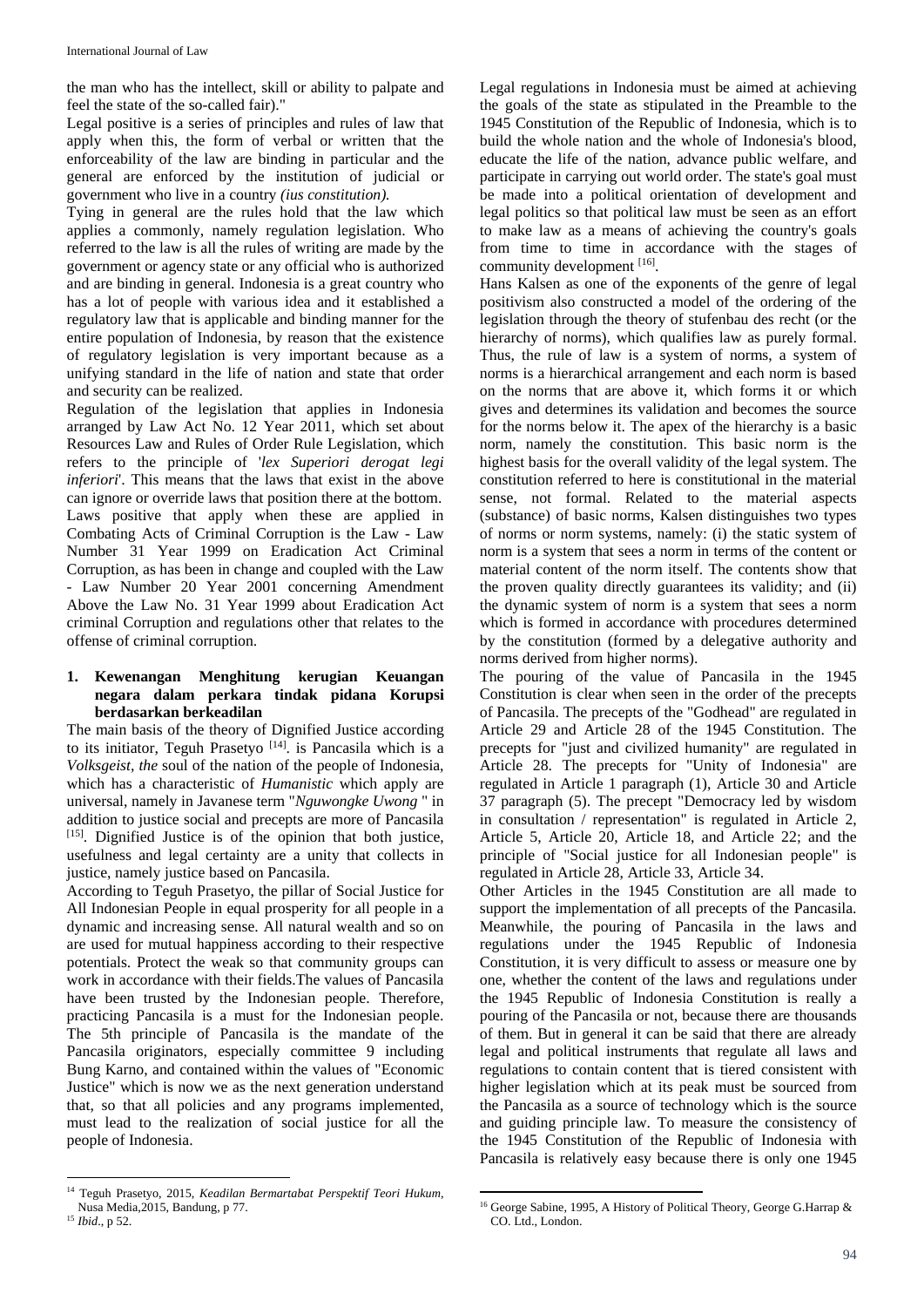Constitution of the Republic of Indonesia that applies, even though the assessment of the suitability of the 1945 Constitution of the Republic of Indonesia with Pancasila cannot be passed through legal mechanisms, for example judgments by judicial institutions. This becomes necessary because the 1945 Constitution of the Republic of Indonesia is a political agreement that includes the pouring of Pancasila politically as well without any other institution that can cancel it, except changes by the institution authorized to make it. However, for the laws and regulations under the 1945 Constitution of the Republic of Indonesia it will be difficult to judge one by one because of the large number. Whereas formally, the logical hierarchy of national legislation can be found in Article 7 paragraph (1) of Law No. 12 of 2011, concerning "Formation of Legislation and Invitation." Types and Hierarchy of Regulations consist of:

- 1. The Constitution of the Republic of Indonesia Year 1945;
- 2. Decree of the People's Consultative Assembly (MPR);
- 3. Government Act / Regulation in Lieu of Law;
- 4. Government Regulations;
- 5. Presidential Regulation;
- 6. Provincial Regulations; and
- 7. Regency / City Regional Regulations.

There is no guarantee that a lower norm always matches a higher norm. Therefore, the construction of the legal system in the resolution of conflicting norms must be submitted to the competent institution (organ of the court) so that the final decision of the case is judicial (not constitutional, not declarative), so the decision to cancel the legal norm is null (nullity) ab initio with retroactive force [17] .

In the Indonesian context, the institutionalization of the testing of norms can be a legal and political instrument to oversee that the content of laws and regulations is always in accordance with Pancasila, thus requiring institutions that form laws and regulations to always be thorough, careful and careful. The form of testing can be through judicialconstitutional review, legislative / political review, and executive review. The highest laws and regulations (UUD) must be sourced and based on Pancasila as the basis and ideology of the state. Laws must be sourced and based on the Constitution, PPs must be based and sourced from laws, and so on.Therefore, Law Number 31 of 1999 concerning Eradication of Corruption and Law Number 20 of 2001 concerning Amendment to Law Number 31 of 1999 concerning Eradication of Corruption, particularly in terms of regulating the authority to calculate losses of state finance in cases of action criminal corruption about Which agency has the authority to calculate the loss of state finances must reflect and be based on justice, especially Dignified Justice based on Pancasila and may not conflict with the higher

regulations above, in this case Pancasila as the Source of All Legal Sources in the Unitary State of the Republic of Indonesia.

Based on a comparative study of regulations obtained by The Authors on the Embassy of the Republic of Indonesia in Bangkok that based on the Constitution (Constutution) of the State of Bangkok the authority to handle corruption cases is the National Anti-Corruption Commission (NACC), where the calculation of state financial losses is carried out by the National Anti-Corruption Commission Team (NACC) which can request expert assistance from other agencies to assist in calculating state financial losses.

Investigators are the frontline in eradicating criminal acts of corruption. Therefore, to speed up the handling of cases of alleged criminal acts of corruption, the authors believes that investigators need to be given the authority to obtain evidence of elements "detrimental to state finances / the economy of the state" where the calculation of losses of state finances is left to investigators. Investigators in calculating the losses of state finances by requesting assistance to the BPK, or BPKP, or Inspectorate or Public Accountant and use the audit / calculation of state financial losses generated by these agencies, because these agencies work based on the laws and regulations in force in Indonesia and has audit capabilities that are not in doubt. Therefore, the case of corruption / audit of the calculation of state financial losses must be carried out by the BPK or BPKP, or the Inspectorate or Public Accountant, but the investigator determines which agency will be used to prove the existence of state financial losses to the case being handled.

The law governing criminal acts of corruption is part of the criminal law, which in principle adheres to the principle of "legality" which is a fundamental reference / guideline in applying criminal law. According to the Criminal Code (KUHP) the meaning of the principle of legality is mentioned in Article 1 Paragraph (1) of the Criminal Code that: "An act cannot be convicted, except based on the strength of existing criminal legislation"

Thus The Author argues that the regulations relating to corrupt acts relating to the authority to calculate state financial losses must also be included / explicit in the provisions of the Corruption Act by adding one Article in Law Number 31 of 1999 concerning Eradication of Corruption Crimes, so as to provide legal certainty for litigants, namely the Public Prosecutor and Defendant / Defendant's Legal Counsel, which will end the debate about the authority to calculate state financial losses that have occurred so far, which will ultimately provide justice and legal certainty for the parties.

Based on the description above the conclusion of the reconstruction Authority to Calculate State Financial Losses in Justice-Based Corruption Cases on the table presented below:

 $\overline{a}$ <sup>17</sup>Kelsen,Hans, *General Theory…, Ibid*.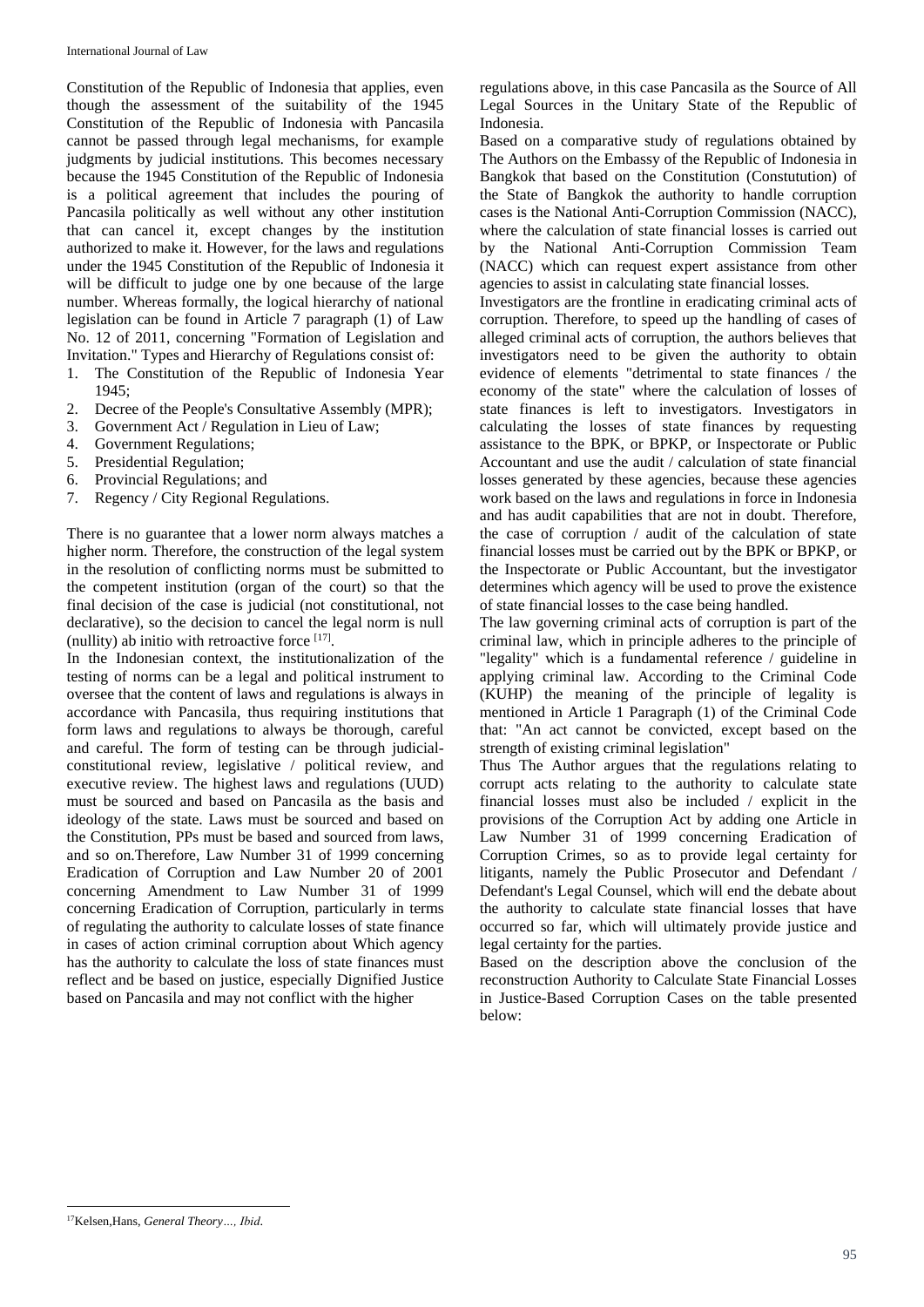**Table 1**

| No             | Subject                        | <b>Description</b>                                                                                                                                                                                                                                                                                                                                                                                                                                                                                                                                                                                                                                                                                                                                                                                                                                                                                                                                                                                                                                                                                                                                                                                                                                                                                                                                                                                                                                                                                         |
|----------------|--------------------------------|------------------------------------------------------------------------------------------------------------------------------------------------------------------------------------------------------------------------------------------------------------------------------------------------------------------------------------------------------------------------------------------------------------------------------------------------------------------------------------------------------------------------------------------------------------------------------------------------------------------------------------------------------------------------------------------------------------------------------------------------------------------------------------------------------------------------------------------------------------------------------------------------------------------------------------------------------------------------------------------------------------------------------------------------------------------------------------------------------------------------------------------------------------------------------------------------------------------------------------------------------------------------------------------------------------------------------------------------------------------------------------------------------------------------------------------------------------------------------------------------------------|
|                | <b>Basic Reconstruction</b>    | Local Wisdom: the value of pancasila from pillar number 2 to 5.<br>International Wisdom: implementation of regulatory authority to calculate the loss of financial<br>state in acts of criminal corruption in the country of Thailand.                                                                                                                                                                                                                                                                                                                                                                                                                                                                                                                                                                                                                                                                                                                                                                                                                                                                                                                                                                                                                                                                                                                                                                                                                                                                     |
| $\overline{c}$ | The Reconstruction Paradigm    | Paradigm of construtivism namely constructing Authority Calculating Losses Finance State In<br>Case Follow- Criminal Corruption are based on the value of justice.                                                                                                                                                                                                                                                                                                                                                                                                                                                                                                                                                                                                                                                                                                                                                                                                                                                                                                                                                                                                                                                                                                                                                                                                                                                                                                                                         |
| 3              | <b>Reconstruction Theories</b> | Theory of Dignified Justice, Stufenbau Theory, Theory of the System of Law, Theory of<br>Progressive Law and Codification Law                                                                                                                                                                                                                                                                                                                                                                                                                                                                                                                                                                                                                                                                                                                                                                                                                                                                                                                                                                                                                                                                                                                                                                                                                                                                                                                                                                              |
| $\overline{4}$ | Purpose of Reconstruction      | Realizing the Authority in Calculating Losses Finance State In Case Follow- Criminal Corruption<br>are based on values of justice with dignity and to realize the certainty of law.                                                                                                                                                                                                                                                                                                                                                                                                                                                                                                                                                                                                                                                                                                                                                                                                                                                                                                                                                                                                                                                                                                                                                                                                                                                                                                                        |
| 5              | <b>Dissertation Findings</b>   | Rules that there are associated with the Authority Counting Losses Finance State In Case Follow-<br>1.<br>Criminal Corruption is still scattered and not codified.<br>Authority Calculating Losses Finance State In Case Follow- Criminal Corruption still be a debate<br>2.<br>between the parties that the litigants so that does not reflect fairness and certainty of law.<br>The authority Calculating Losses Finance State In Case Follow- Criminal Corruption when it is<br>Β.<br>not based on the values of justice, especially the value of justice with dignity that is based on<br>Pancasila, particularly the principle of the 2nd, 4th and 5th.<br>Reconstruction of the value of ideal Authority Calculating Losses Finance State In Case Follow-<br>4.<br>Criminal Corruption are based on values of justice aims to to protect the whole party were<br>interested in the case of acts of criminal corruption<br>As for the reconstruction of the laws of the Authority Calculating Losses Finance State In Case<br>5.<br>Follow- Criminal Corruption are based Justice are:<br>Article 4 of Law No. 31 Year 1999 on Eradication Act Criminal Corruption, by adding a<br>a.<br>paragraph that reads: "authority to calculate the loss of financial state handed over to investigators.<br>Elucidation of Article 4: "In calculating state financial losses, investigators coordinate and request<br>b.<br>assistance from the BPK, or BPKP, or Inspectorate or Public Accountant agencies." |

Based on the results of the study on " Reconstruction Of Authority To Calculate Country Financial Damages In Corruption Case In Indonesia Based On Justice Value" above, the authors proposed a new theory, namely the theory of " Certainty of a Fair Law". The Equitable Legal Certainty Theory, as a result of the author's analysis of the problems that occur in the " Authority to Calculate State Financial Losses in Justice-Based Corruption Crimes" where although there are regulations in the form of Constitutional Court Decree Number 31 / PUU-X / 2012 dated October 23, October 2012 and Circular of the Supreme Court (SEMA) Number 4 of 2016 concerning the Enforcement of the Results of the Plenary Meeting of the 2016 Supreme Court Chamber as Guidelines for Performing Tasks for the Court that regulates the Authority to Calculate State Financial Losses in Corruption, but the facts do not provide justice and certainty the law for one of the litigants proven by the Defendant and the Defendant's Legal Counsel always submit an *exception* / objection or a defense against an institution other than the State Audit Board (BPK) in calculating the state financial losses in a corruption case.

The theory of "Certainty of a Fair Law" by the author is not only *provide treatment that is the same what was supposed to be a part of in accordance with the rights of its individual,* but should also no certainty of law which is guaranteed by regulation legislation that is evidenced by *implicit* explicit in laws and regulations so as to provide legal certainty for the parties. Regulations are accepted and executed by the public to be used as guidance in arranging behavior behavior of society, thus giving certainty of law and justice for the people.

This theory is different from the theory of justice from Aristotle, a philosopher who first formulated the meaning of justice. He said that justice is giving to each person what that be right, *fiat jutitia bereat mundus.* Furthermore, he split the equity is divided into two forms namely; First, distributive Justice, a justice which is determined by the maker of the legislation, the distribution load services,

rights, and kindness for members of the community according to the principle of the same proportion. Second, corrective justice, namely justice that guarantees, supervises and maintains this distribution against illegal attacks. Or said another justice distributive is justice based on the amount of services that are given, while justice corrective is justice based on equality rights without seeing the magnitude of the services that are given.

Thus, Aristotle's theory of justice only emphasizes the fulfillment of the right course for everyone without no certainty of law because not in implemented in a rule of law that codified. While the theory of the certainty of a fair law presented by the author not only fulfill the rights alone but must also embodied in the rule that expressly in the Act.

#### **Conclusion**

The Reconstruction of the Authority to Calculate State Financial Losses in Justice-Based Corruption Crimes is to add provisions in the Corruption Crime Act that regulates strictly about the authority to calculate state losses in noncriminal corruption in accordance with the values of justice and with legal certainty. As for reconstruction the law is to reconstruct Article 4 of Law No. 31 of 1999 concerning Eradication of Corruption and its explanation, by adding one verse as follows:

- Article 4 of Law No. 31 of 1999 concerning Eradication of Corruption Crime before it is reconstructed reads: "Returning the financial losses of the state or the economy of the state does not eliminate criminal conviction as referred to in Article 2 and Article 3."

- Proposed reconstruction of Promovendus is:

- a. Article 4 of Law No. 31 Year 1999 on Eradication Act Criminal Corruption made two verses to add a paragraph so that after reconstructed reads:
- 1. The authority to calculate state financial losses shall be left to the Investigator. "
- 2. The return loss of the financial state or the economy of the country do not eliminate the penalty to the